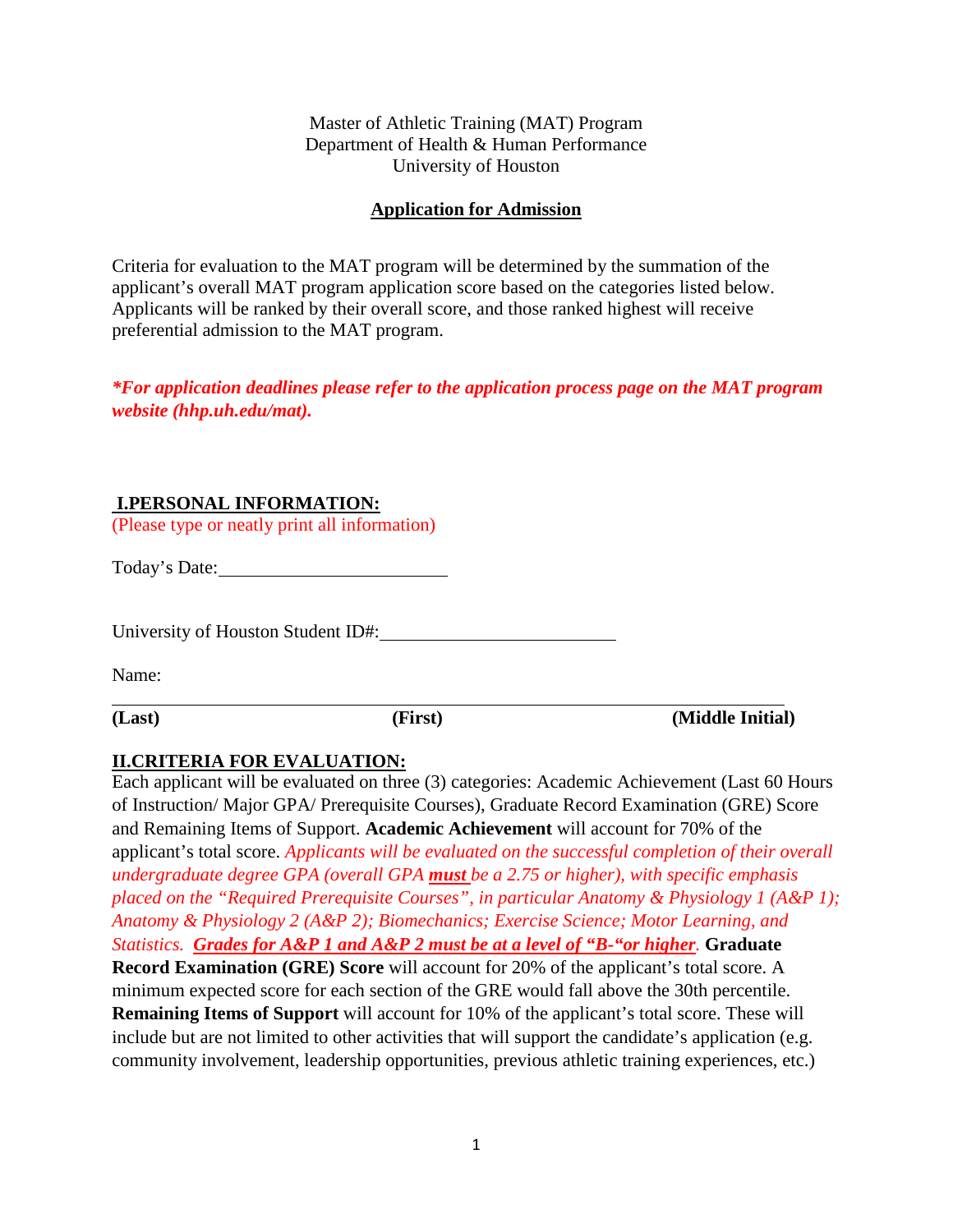# **III. ACADEMIC ACHIEVEMENT EVALUATION:**

Please enter the following information:

University Awarding Undergraduate Degree:

Undergraduate Degree Major: Major: Major: Major: Major: Major: Major: Major: Major: Major: Major: Major: Major: Major: Major: Major: Major: Major: Major: Major: Major: Major: Major: Major: Major: Major: Major: Major: Major

Overall Undergraduate GPA (out of a 4.0 scale):

GRE Q: \_\_\_\_\_ (% below) \_\_\_\_\_

**GRE V: \_\_\_\_\_\_ (% below) \_\_\_\_\_** 

**GRE AW: \_\_\_\_ (% below) \_\_\_\_\_**

| <b>Required Courses</b>  | <b>Grade</b> |
|--------------------------|--------------|
| General Biology (3 hrs)  |              |
| Chemistry (3 hrs)        |              |
| Physics (3 hrs)          |              |
| $A\&P1$ w/lab (4 hrs)    |              |
| $A\&P 2$ w/lab (4 hrs)   |              |
| Biomechanics (3 hrs)     |              |
| Exercise Science (3 hrs) |              |
| Motor Learning (3 hrs)   |              |
| Nutrition (3 hrs)        |              |
| Psychology (3 hrs)       |              |
| Statistics (3 hrs)       |              |

| <b>Preferred Courses</b>                | Grade |
|-----------------------------------------|-------|
| <b>Functional Anatomy or Anatomical</b> |       |
| Kinesiology                             |       |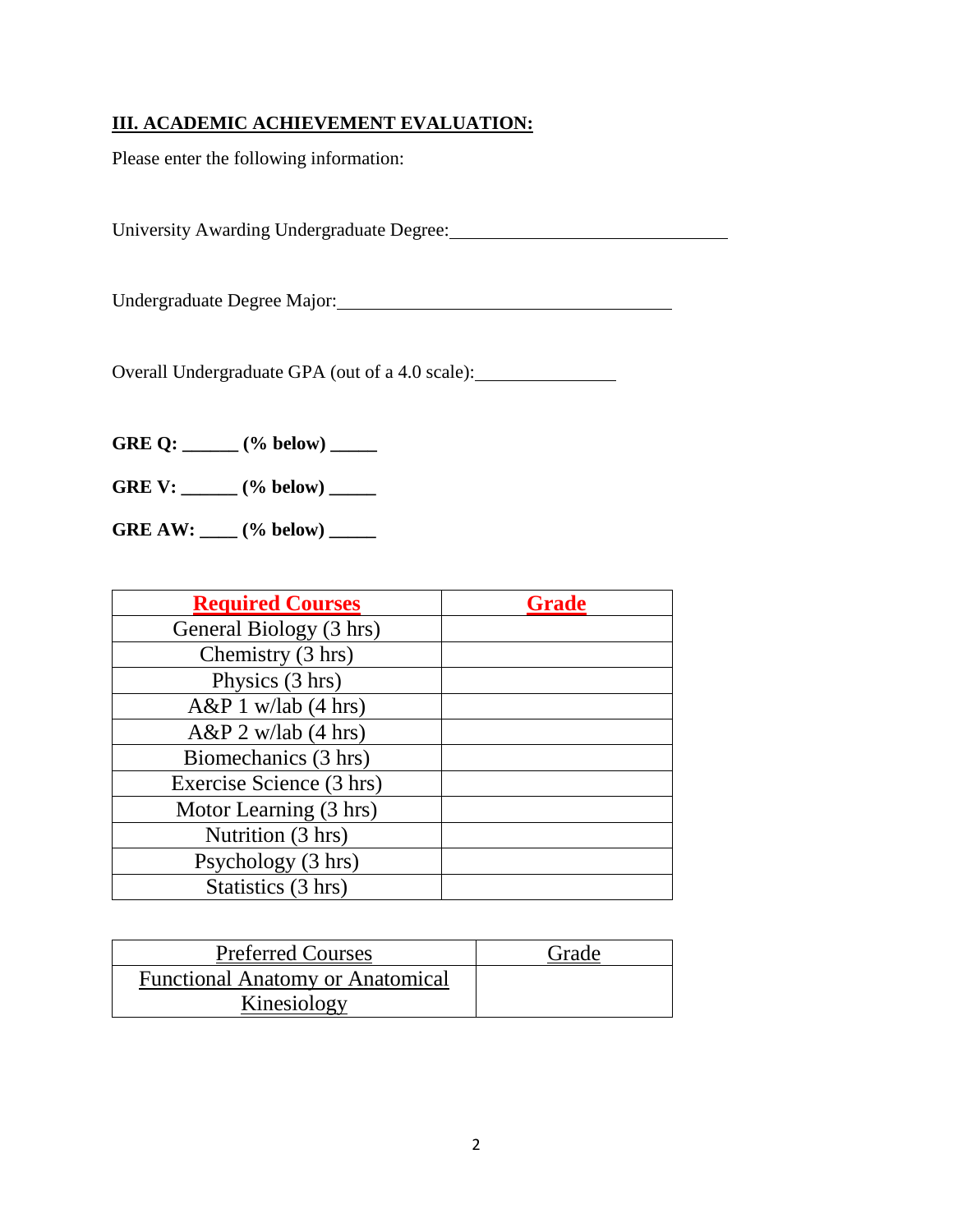### **IV. DOCUMENTATION OF HOURS:**

Applicants **must** submit at least 50 hours of observation time documented by a Certified Athletic Trainer (AT). *The 50 observation hours must be from two different AT settings (e.g. college/university setting and high school setting).* The hours may completed at any location as long as they are directly supervised by (1) an AT with a Board of Certification (BOC) number who is currently in good standing; and (2) Licensed as an Athletic Trainer in the state in which they reside if state regulation exists (currently there is no state regulation for Athletic Trainers in California). The AT supervising you will need to provide both their BOC number and their state license number (if applicable). Failure to obtain hours under a BOC-certified athletic trainer will result in those hours not counting toward the 50 hour requirement.

### **V. PERSONAL STATEMENT** *(Same as Personal Statement for University Application***):**

The Personal Statement is used to provide the MAT Program Selection and Retention Committee with more insight specific to:

- 1. Why you have chosen Athletic Training as a career path?
- 2. Why you have chosen the MAT at the University of Houston?
- 3. What your career and educational goals and expectations are after graduation?
- 4. Your previous experiences as they relate directly to Athletic Training?

The Personal Statement should be no more than 2 pages, typed and single spaced. The Personal Statement *will not be used* for scoring purposes; rather, it provides a way for the MAT Program Selection and Retention Committee to obtain more information about each applicant.

*This personal statement is a reflection of you. Please take this opportunity to introduce yourself to the committee. Use this letter to inform the committee of your passion towards both the field of Athletic Training and your graduate school education.*